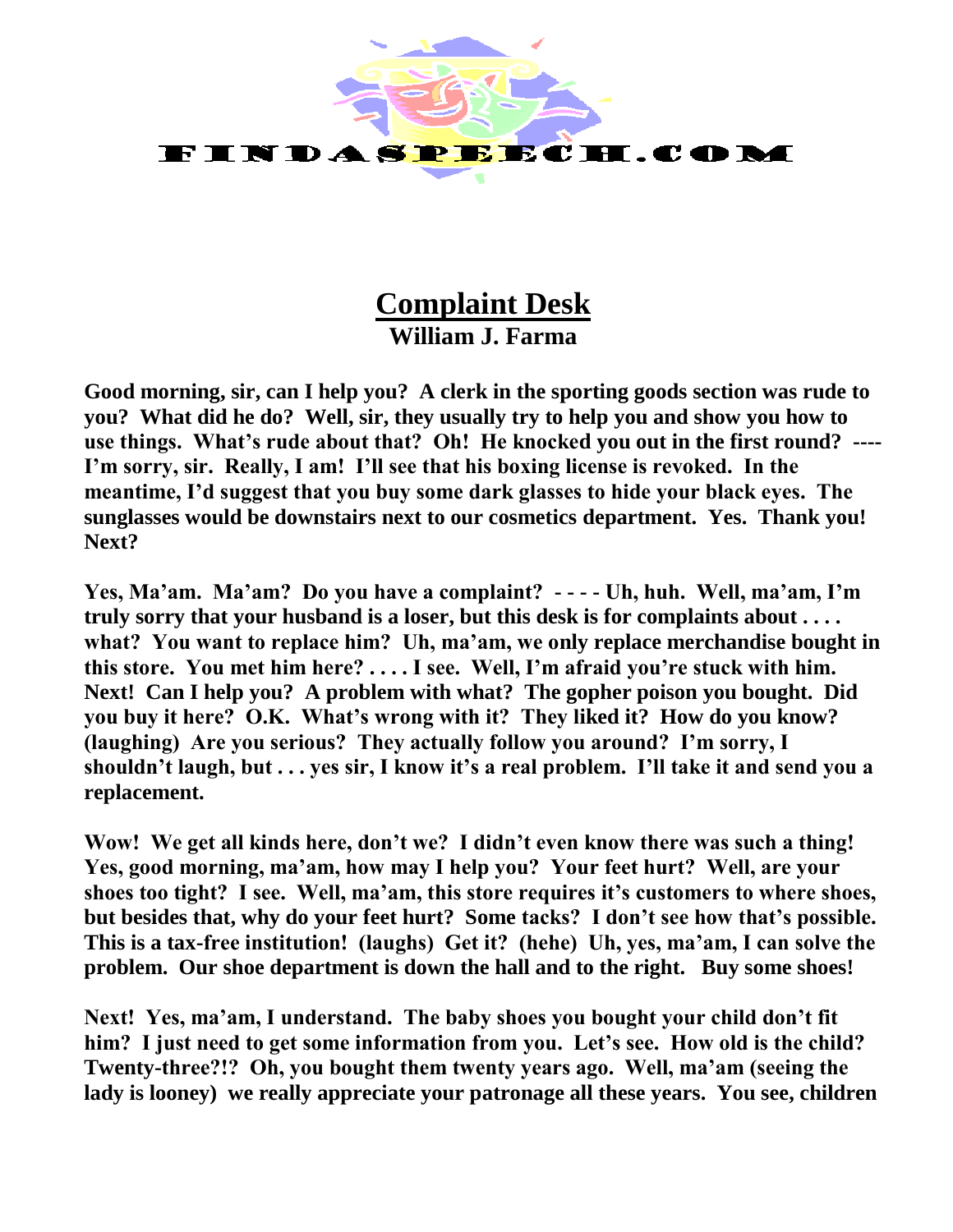**grow and get bigger over the years, and the shoes were only meant to be worn for a little while, and then you have to buy new ones. Yes. Would you like to buy him some new shoes? O.K. Just go down that hall and to the right. That's it. Off you go!** 

**Whew! Hello, sir. A dog collar? Let me see if we have those. I'm sorry, but we don't carry dog collars. According to the book, we carry goat collars, raccoon collars, monkey collars and camel collars! Wow! Didn't know that! I'm really sorry, sir, but for some reason we don't carry dog collars. A leash? Sure! How long of a leash. We've got three foot, six foot and ten foot leashes. Pardon? Just three inches long?**  Well, sir, wouldn't that kind of defeat the purpose? I mean, when you walk your .... **I see. You're close to your dog and you want to stay that way. (to fellow worker or himself) All kinds, I tell you, all kinds! I'm sorry, for some strange reason we don't carry three inch dog leashes either. Is there anything else? Dog biscuits? Try our bakery department! Everything they bake tastes like dog biscuits! You're welcome!**

**Yes, sir. You have a complaint? What's that? You've lost your wife. Well, let's see. Have you tried women's shoes? No, I don't mean you! I mean the department! She might be there. Or maybe the cosmetics department? You haven't tried either of those places. Well, that would be my suggestion. The women's shoe department is up the escalator, and . . . oh, you're afraid you'll find her? Yes, sir. I understand. Here, just have a seat and relax. If she's shopping, she probably doesn't even know you're gone, so you just enjoy your time alone, and take a nice long nap in the comfy chair. There ya go. We try to please our customers however possible!**

**Yes, ma'am? Yes, you can get bird seed in our pet department. -----Yes, for all kinds of birds. No, . . . no ma'am. That's not what I meant, and that's not how it works. Birds don't grow from seeds. Now, they EAT seeds, but they don't grow from them. No. Yes, I'm sorry to disappoint you. Yes, I know. I'm sure you do, but that's not the way to get a lot of birds. You could buy some in our pet department. O.K.? All right. It's right down there. There you go.**

**What's that? Yes, sir, I see your snow shoes. Did you buy them here? O.K., what seems to be the problem? It hasn't snowed once all winter? Well, I'm sorry sir, but we don't have control over the weather. No, sir, there's no money back guarantee if it doesn't snow. Why? I guess it's because, um . . . yes, I see the rain coat. Well, I know it hasn't rained much either, but. . . yes, sir, but we have no control over the weather. Well, . . . all I can tell you is to pray for a really snowy, rainy winter next year. Everyone will hate you for it, but hey! At least you'll get to use them! No, sir, that's all I can do. Next!**